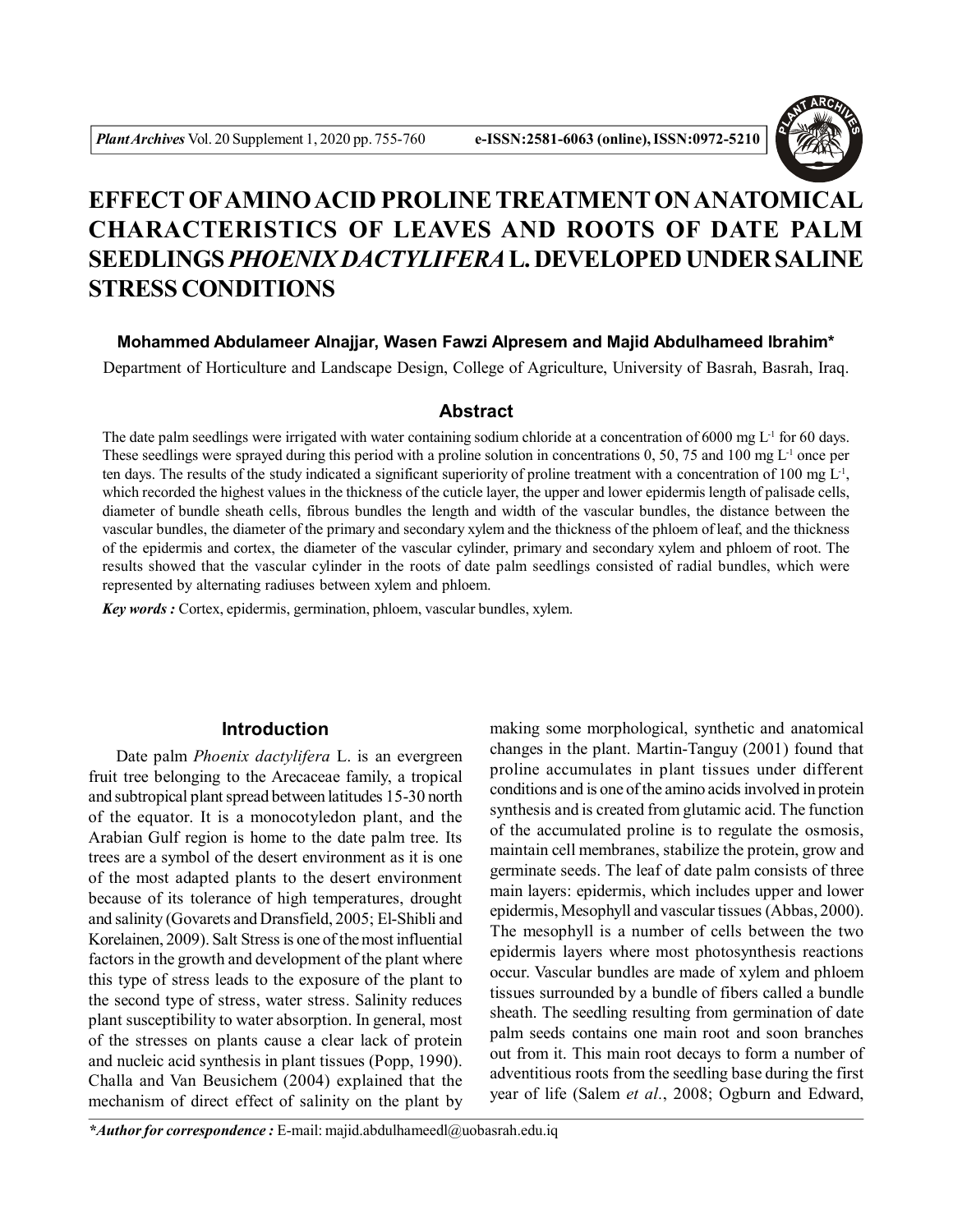2009). In an anatomical study by Fatima *et al.* (2010) on the adventitious roots of fourteen date palm varieties, epidermis differed among the studied cultivars; with the highest thickness recorded in Berehmi was 59.91 µm. But Halawi-2 and Jansohaar recorded the lowest thickness of  $21.78$  µm. There are several types of indicators that can be used to describe the types of plant environmental adaptation, such as morphological and anatomical indicators. Dickinson (2000) has shown that the most anatomical adaptations of plants exposed to stress are the small number of stomata in the leaf area, the increase in the thickness of the cuticle layer and the accumulation of wax. These adaptations play an important role in water conservation in plant tissues under stress conditions. Therefore, this study was conducted to investigate the effect of amino acid proline in some anatomical indicators of leaves and roots of date palm seedling growing under salt stress conditions.

#### **Materials and Methods**

Date palm seeds were chosen as healthy, diseasefree and homogeneous in size and shape, soaked in distilled water for a week and then sown in equal depths (3 cm) in plastic pots containing mixed soil washed with distilled water. Two months after the emergence of seedlings, they were all irrigated with water containing sodium chloride at a concentration of  $6000 \text{ mg } L^{-1}$  for  $60 \text{ days}$ . The leaves of seedlings were sprayed during this period with an amino acid proline solution in concentrations at 0, 50, 75 and 100 mg  $L^{-1}$  every ten days. One month after the last spray, anatomical sections were prepared according to the method described in Khafaji (2001) and Alnajjar (2014). Leaf samples were collected from the middle of the leaf, and roots from the last 2 cm from the tip of the tap root. Fixation was then carried out in the F.A.A solution for 48 hours. The pieces were then passed in ascending concentrations of ethyl alcohol and the samples were buried with paraffin wax at 58 °C. The pieces were then cut by Rotary Microtome with a thickness of 10 µm, placed on slides and dyed with Safranin dye and then placed in a fast green dye, a few drops of DPX were added and covered with the slide covers (Tomlinson, 1990; Thomas and Franceschi, 2013). The anatomical characteristics of the leaves and roots were then the measurements were recorded as the micrometer units by the ocular micrometer in an Olympus optical microscope equipped with a camera.

#### **Experimental design and statistical analysis**

Simple experiments are designed using Randomized Complete Block Design. Data were analyzed statistically according to analysis of variance using SPSS statistical program. The comparison between the mean of the treatments using R-LSD test at a probability level of 0.05 (Snedecor and Cochran, 1986).

#### **Results and Discussion**

#### **Anatomical characteristics of leaf**

The results of statistical analysis in table 1 and plate 1 indicated the significant effect of amino acid proline in some anatomical characteristics of date palm seedling leaves. The concentration at 100 mg. L-1 proline gave the highest value of the thickness of the cuticle layer and the upper and lower epidermis of 4.50, 11.09 and 11.39 µm, respectively, significantly different from other treatments. There was no significant difference between the concentrations of 50 and 75 mg.  $L^{-1}$  proline. The control treatment recorded the lowest values in these traits were 1.67, 4.75 and 4.69 µm, respectively.

The results of the same table also indicated the effect of the amino acid proline in the diameter of the tannin cells. The treatment of 100 mg.  $L^{-1}$  reduced the diameter of the tannin cells by  $17.52 \mu m$ , a significant difference over other treatments. The highest mean diameter of the tannin cells in the untreated leaves was 28.92 µm. The length of palisade cells, diameter of bundle sheath cells and diameter of fibrous bundles were significantly affected. Treatment with the amino acid proline at a concentration of 100 mg.  $L^{-1}$  significantly increased these characteristics by 17.98, 61.60 and 36.32 µm, respectively when compared to other treatments.

The results in table 2 and plate 2 indicate that the concentration at 100 mg.  $L^{-1}$  of proline was significantly superior in anatomical characteristics of vascular bundles when compared with other treatments. This treatment recorded the highest values in the vascular bundle length and width, the distance between the vascular bundles, the diameter of the primary and secondary xylem and the thickness of the phloem tissue at 260.20, 132.00, 500, 29.60, 60.4 and 86.60 µm, respectively. While the control treatment recorded the lowest values in these studied characteristics were 119.95, 90.43, 307, 13.60, 32.90 and 49.80 µm, respectively (table 2).

The reason for the changes in the anatomical characteristics of date palm seedling leaves is due to their exposure to salt stress. This means that these changes are a means of protection to reduce the loss of water from the leaves by increasing the thickness of the cuticle layer. Salt stress causes the plant to be affected by the second type of stress, which is water (drought) stress (Challa and Van Bensichem, 2004).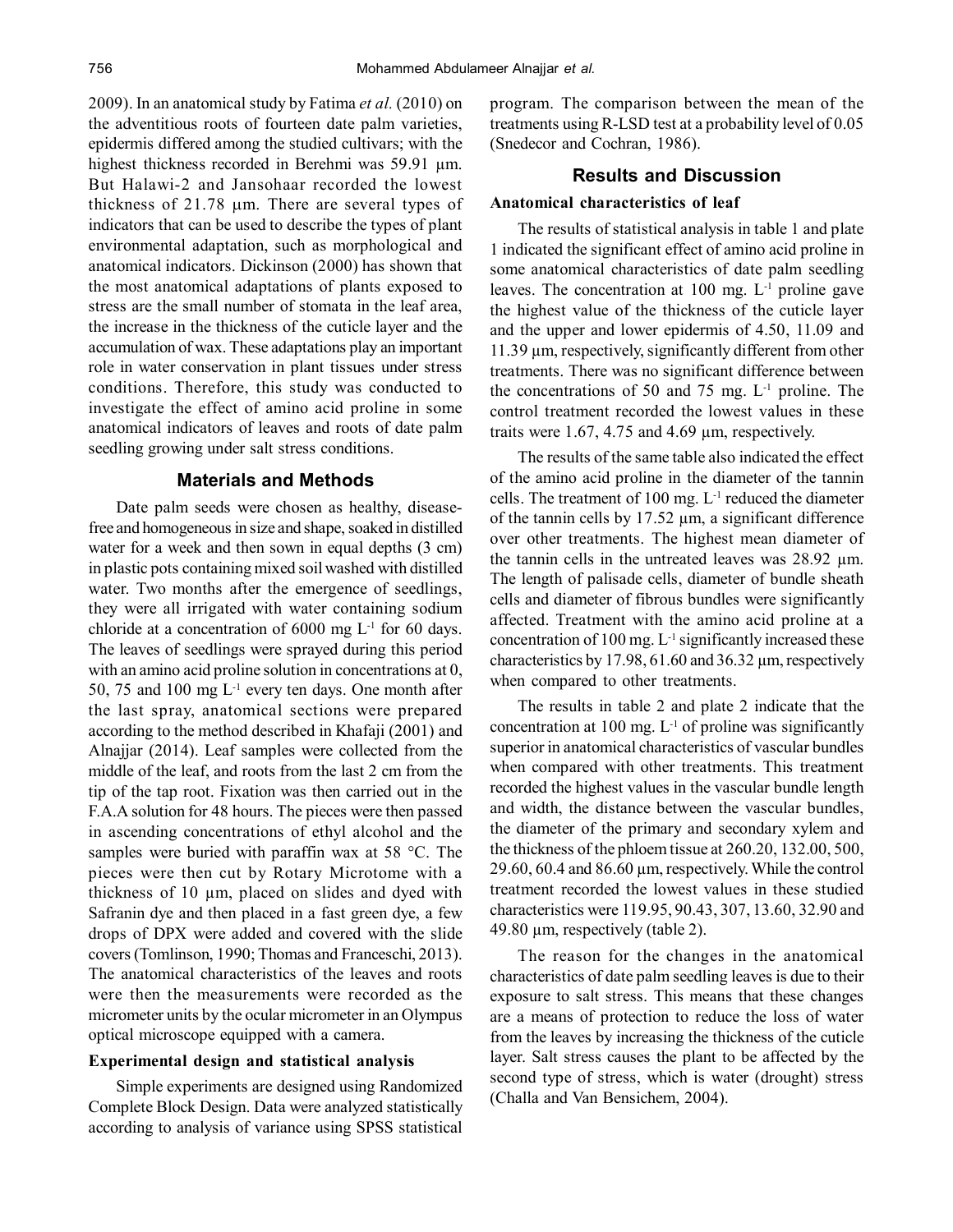

**Plate 1 :** Some anatomical characteristics of leaf of date palm seedling that sprayed with different concentrations of proline (0, 50, 75 and 100 mg.  $L^{-1}$ ): 1-Vascular bundle 2- Bundle sheath cells 3- Fibrous bundle 4- Tannin cells (10X).

**Table 1 :**Effect of spraying date palm seedlings with different proline concentrations on some anatomical characteristics of the leaf under salt stress.

| <b>Proline</b><br>concentration<br>$(mg, L^{-1})$ | <b>Thickness</b><br>of cuticle<br>layer $(\mu m)$ | <b>Thickness</b><br><i>of upper</i><br>epidermis<br>$layer(\mu m)$ | <b>Thickness of</b><br>lower<br>epidermis<br>$layer(\mu m)$ | Diameter of<br>tannin cell<br>$(\mu m)$ | Diameter of<br>palisade cell<br>$(\mu m)$ | Diameter of<br>bundle<br>sheath<br>$cells(\mu m)$ | Diameter of<br>fibrous<br>$b$ undle ( $\mu$ m) |
|---------------------------------------------------|---------------------------------------------------|--------------------------------------------------------------------|-------------------------------------------------------------|-----------------------------------------|-------------------------------------------|---------------------------------------------------|------------------------------------------------|
| $\mathbf{0}$                                      | 1.67                                              | 4.75                                                               | 4.69                                                        | 28.92                                   | 8.00                                      | 22.99                                             | 14.00                                          |
| 50                                                | 2.10                                              | 7.59                                                               | 7.33                                                        | 22.53                                   | 9.11                                      | 35.20                                             | 22.60                                          |
| 75                                                | 2.90                                              | 8.11                                                               | 8.35                                                        | 17.52                                   | 15.80                                     | 59.40                                             | 33.12                                          |
| 100                                               | 4.50                                              | 11.09                                                              | 11.39                                                       | 16.52                                   | 17.98                                     | 61.60                                             | 36.32                                          |
| $R$ -LSD <sup>*</sup><br>$(p \ge 0.05)$           | 1.13                                              | 1.23                                                               | 1.17                                                        | 2.03                                    | 3.19                                      | 5.07                                              | 3.16                                           |

\* R-LSD: Revised least significant difference.

## **Anatomical characteristics of roots**

Different zones of the root were measured and the results of the study showed significant differences in the effect of spraying at different concentrations of proline (table 3 and plate 3). There was a significant difference in epidermis thickness of 22 µm in control treatment and 35  $\mu$ m at 100 mg. L<sup>-1</sup> concentration of proline. But the thickness of the cortex was 710 µm in the control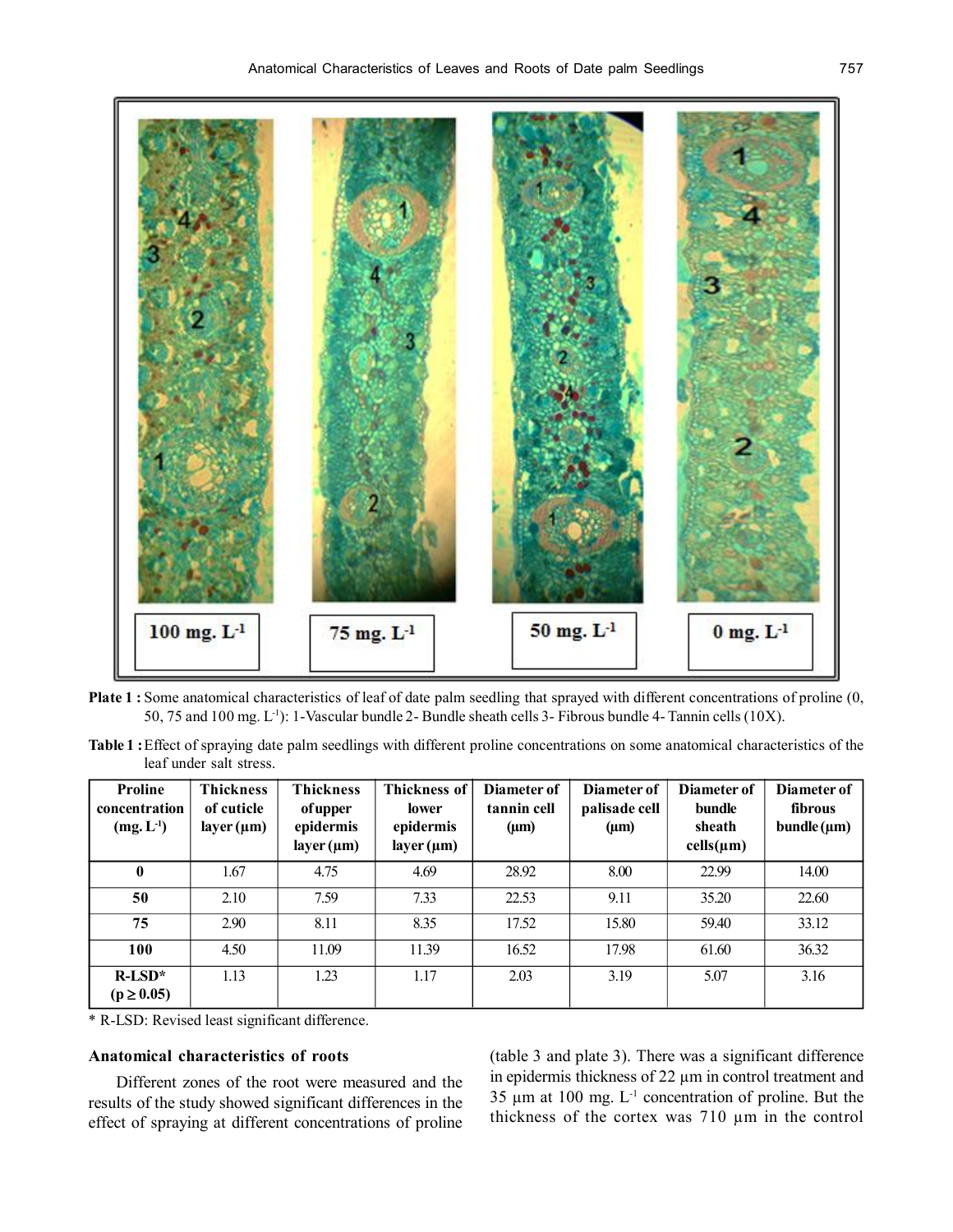

**Plate 2 :** Some anatomical characteristics of vascular bundle of leaf of date palm seedling that sprayed with different concentrations of proline (0, 50, 75 and 100 mg. L<sup>-1</sup>): 1- Cuticle 2- Epidermis 3- Palisade cells 4- Primary xylem 5- Secondary xylem 6-Phloem 7- Tannin cells 8- Fibrous bundle (40X).

| Table 2: Effect of spraying date palm seedlings with different proline concentrations on some anatomical characteristics of a |  |  |  |
|-------------------------------------------------------------------------------------------------------------------------------|--|--|--|
| vascular bundle of the leaf under salt stress.                                                                                |  |  |  |

| <b>Proline</b><br>concentration<br>$(mg.L^{-1})$ | Length of<br>vascular<br>$b$ undle ( $\mu$ m) | Width of<br>vascular<br>$b$ undle $(\mu m)$ | <b>Distance</b><br>between vascular<br>$b$ undle ( $\mu$ m) | <b>Diameter</b><br>of primary<br>$xylem(\mu m)$ | Diameter of<br>secondary<br>$xylem(\mu m)$ | <b>Thickness</b><br>of phloem<br>$(\mu m)$ |
|--------------------------------------------------|-----------------------------------------------|---------------------------------------------|-------------------------------------------------------------|-------------------------------------------------|--------------------------------------------|--------------------------------------------|
|                                                  | 119.95                                        | 90.43                                       | 307.00                                                      | 13.60                                           | 32.90                                      | 49.80                                      |
| 50                                               | 173.45                                        | 110.46                                      | 358.00                                                      | 17.91                                           | 38.12                                      | 66.80                                      |
| 75                                               | 238.00                                        | 128.00                                      | 418.00                                                      | 25.00                                           | 55.40                                      | 70.20                                      |
| 100                                              | 260.20                                        | 132.00                                      | 500.00                                                      | 29.60                                           | 60.40                                      | 86.60                                      |
| $R-LSD*$<br>$(p \ge 0.05)$                       | 9.85                                          | 6.64                                        | 11.02                                                       | 2.67                                            | 5.48                                       | 6.03                                       |

\* R-LSD: Revised least significant difference.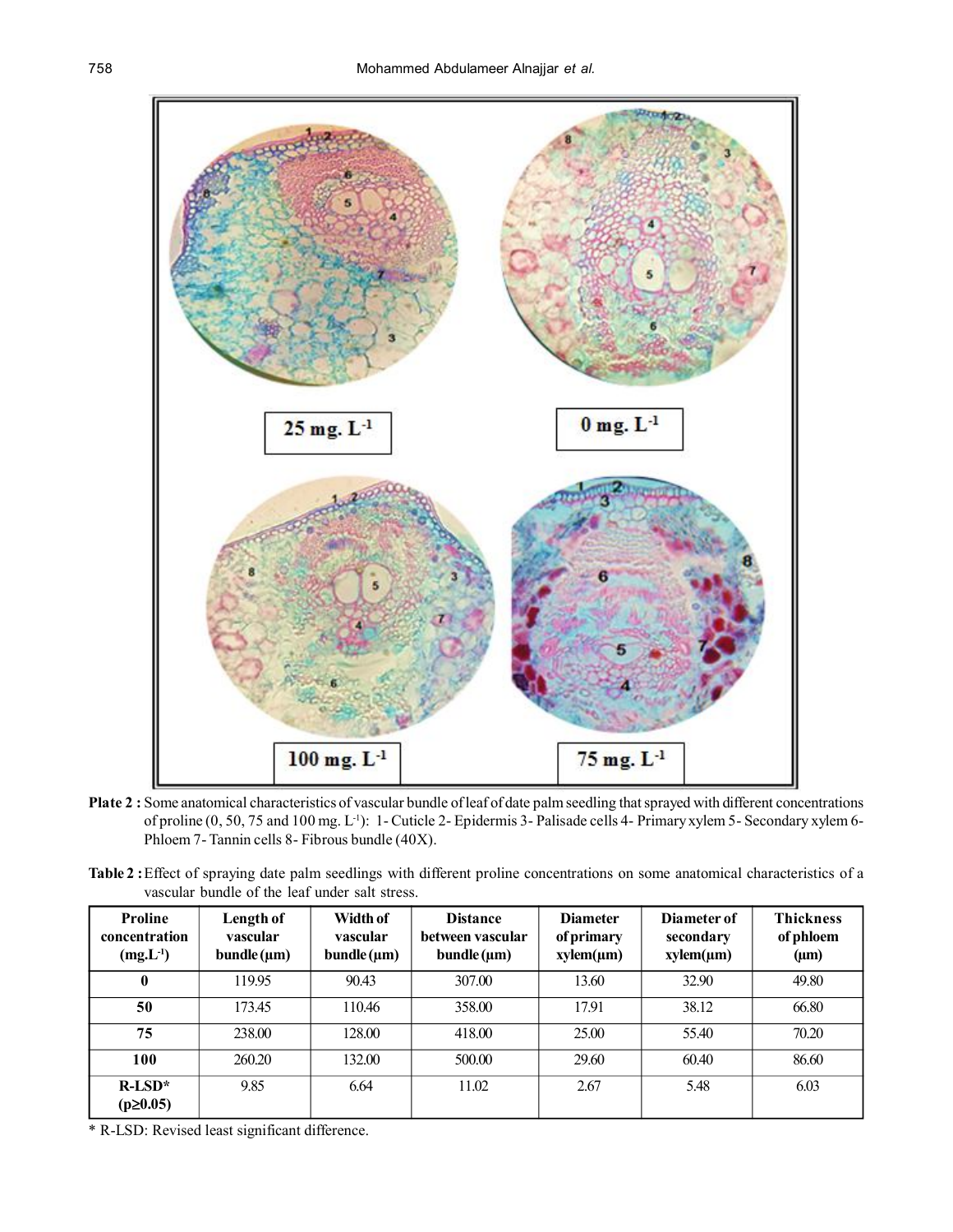

- **Plate 3 :** Some anatomical characteristics of root of date palm seedling that sprayed with different concentrations of proline (0, 50, 75 and 100 mg. L-1): 1- Epidermis 2- Cortex 3- Endodermis 4- Pericycle 5- Vascular cylinder 6- Primary xylem 7- Secondary xylem 8- Phloem (10X).
- **Table 3 :** Effect of spraying date palm seedlings with different proline concentrations on some anatomical characteristics of roots under salt stress.

| <b>Proline</b><br>concentration<br>$(mg, L-1)$ | Thickness<br>of<br><b>Epidermis</b><br>$(\mu m)$ | <b>Thickness</b><br>of<br>cortex (µm) | Thickness<br>of<br>endodermis<br>$(\mu m)$ | Thickness<br>of<br>pericycle<br>$(\mu m)$ | <b>Diameter</b><br>of<br>vascular<br>bundle $(\mu m)$ | <b>Diameter</b><br>of primary<br>$xylem(\mu m)$ | <b>Diameter</b><br>of<br>secondary<br>$xylem(\mu m)$ | <b>Diameter</b><br>of phloem<br>$(\mu m)$ |
|------------------------------------------------|--------------------------------------------------|---------------------------------------|--------------------------------------------|-------------------------------------------|-------------------------------------------------------|-------------------------------------------------|------------------------------------------------------|-------------------------------------------|
| 0                                              | 22                                               | 710                                   | 18                                         | 15                                        | 980                                                   | 40                                              | 80                                                   | 25                                        |
| 50                                             | 28                                               | 760                                   | 20                                         | 17                                        | 1240                                                  | 45                                              | 120                                                  | 31                                        |
| 75                                             | 30                                               | 850                                   | 20                                         | 20                                        | 1360                                                  | 60                                              | 130                                                  | 35                                        |
| 100                                            | 35                                               | 900                                   | 20                                         | 20                                        | 1550                                                  | 70                                              | 160                                                  | 40                                        |
| $R-LSD*$<br>$(p \ge 0.05)$                     | 3.13                                             | 23.23                                 | 2.25                                       | 1.27                                      | 38.29                                                 | 7.28                                            | 9.57                                                 | 2.11                                      |

\* R-LSD: Revised least significant difference.